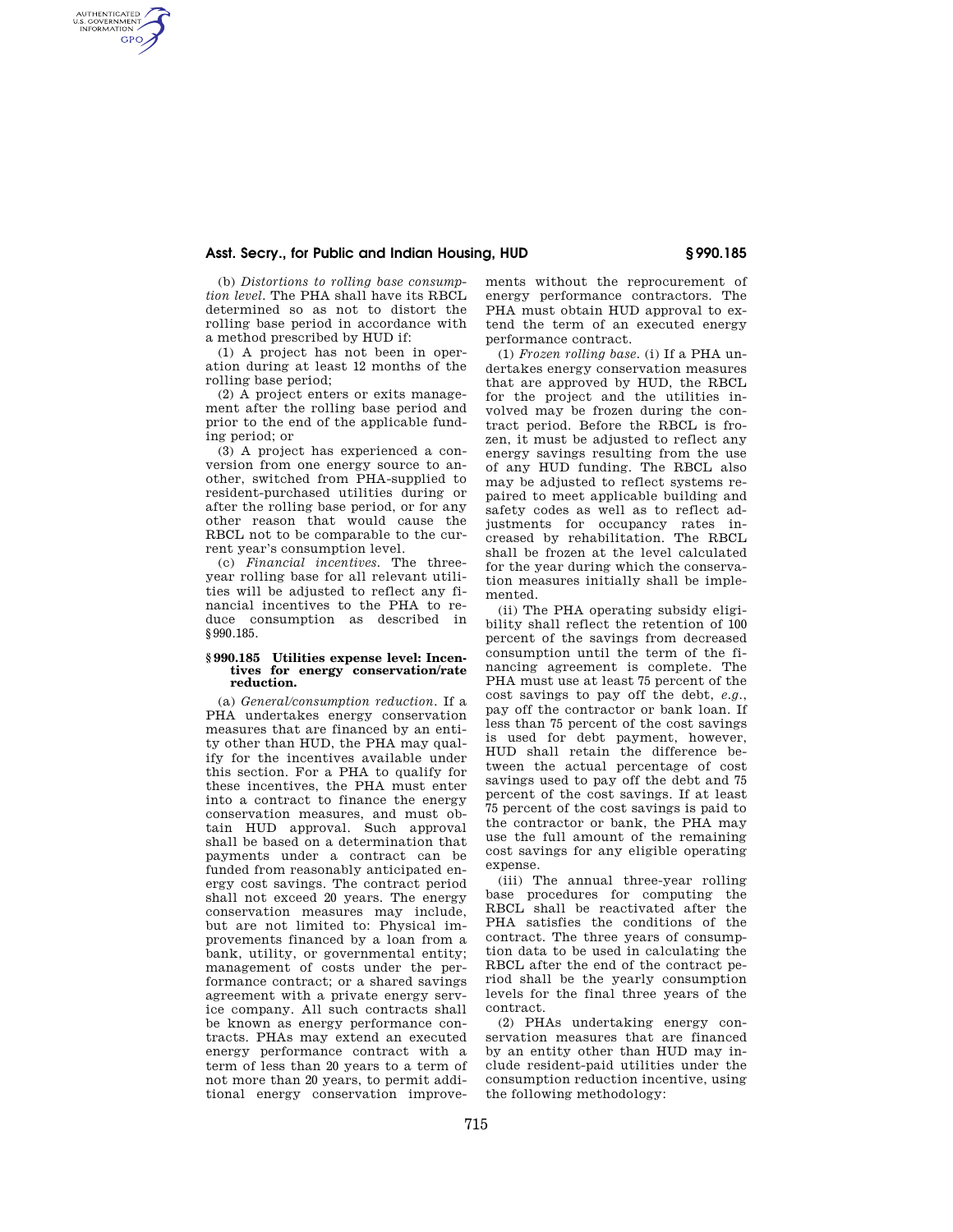# **§ 990.185 24 CFR Ch. IX (4–1–10 Edition)**

(i) The PHA reviews and updates all utility allowances to ascertain that residents are receiving the proper allowances before energy savings measures are begun;

(ii) The PHA makes future calculations of rental income for purposes of the calculation of operating subsidy eligibility based on these baseline allowances. In effect, HUD will freeze the baseline allowances for the duration of the contract;

(iii) After implementation of the energy conservation measures, the PHA updates the utility allowances in accordance with provisions in 24 CFR part 965, subpart E. The new allowance should be lower than baseline allowances;

(iv) The PHA uses at least 75 percent of the savings for paying the cost of the improvement (the PHA will be permitted to retain 100 percent of the difference between the baseline allowances and revised allowances);

(v) After the completion of the contract period, the PHA begins using the revised allowances in calculating its operating subsidy eligibility; and

(vi) The PHA may exclude from its calculation of rental income the increased rental income due to the difference between the baseline allowances and the revised allowances of the projects involved, for the duration of the contract period.

(3) *Subsidy add-on.* (i) If a PHA qualifies for this incentive (i.e., the subsidy add-on, in accordance with the provisions of paragraph (a) of this section), then the PHA is eligible for additional operating subsidy each year of the contract to amortize the cost of the loan for the energy conservation measures and other direct costs related to the energy project under the contract during the term of the contract subject to the provisions of this paragraph  $(a)(3)$ of this section. The PHA's operating subsidy for the current funding year will continue to be calculated in accordance with paragraphs (a), (b), and (c) of §990.170 (*i.e.*, the rolling base is not frozen). The PHA will be able to retain part of the cost savings in accordance with §990.170(c).

(ii) The actual cost of energy (of the type affected by the energy conservation measure) after implementation of the energy conservation measure will be subtracted from the expected energy cost, to produce the energy cost savings for the year.

(iii) If the cost savings for any year during the contract period are less than the amount of operating subsidy to be made available under this paragraph to pay for the energy conservation measure in that year, the deficiency will be offset against the PHA's operating subsidy eligibility for the PHA's next fiscal year.

(iv) If energy cost savings are less than the amount necessary to meet amortization payments specified in a contract, the contract term may be extended (up to the 20-year limit) if HUD determines that the shortfall is the result of changed circumstances, rather than a miscalculation or misrepresentation of projected energy savings by the contractor or PHA. The contract term may be extended only to accommodate payment to the contractor and associated direct costs.

(b) *Rate reduction.* If a PHA takes action beyond normal public participation in rate-making proceedings, such as well-head purchase of natural gas, administrative appeals, or legal action to reduce the rate it pays for utilities, then the PHA will be permitted to retain one-half the annual savings realized from these actions.

(c) *Utility benchmarking.* HUD will pursue benchmarking utility consumption at the project level as part of the transition to asset management. HUD intends to establish benchmarks by collecting utility consumption and cost information on a project-by-project basis. In 2009, after conducting a feasibility study, HUD will convene a meeting with representation of appropriate stakeholders to review utility benchmarking options so that HUD may determine whether or how to implement utility benchmarking to be effective in FY 2011. The meeting shall be convened in accordance with the Federal Advisory Committee Act (5 U.S.C. Appendix) (FACA). The HUD study shall take into account typical levels of utilities consumption at public housing developments based upon factors such as building and unit type and size,